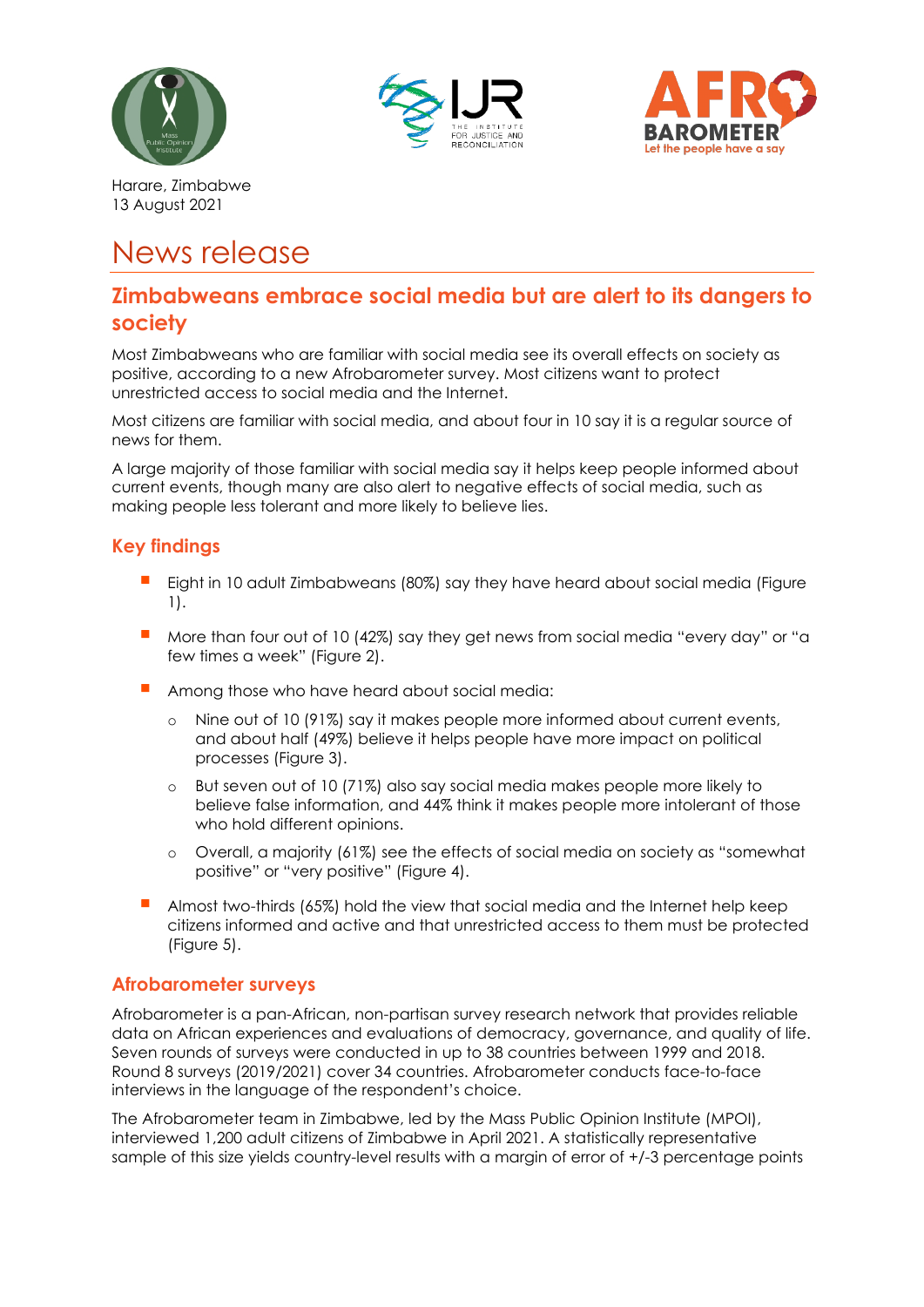

at a 95% confidence level. Previous rounds of Afrobarometer surveys were conducted in Zimbabwe in 1999, 2004, 2005, 2009, 2012, 2014, and 2017.

#### **Charts**



**Figure 1: Have heard about social media** | Zimbabwe | 2021

*Respondents were asked: Have you heard about social media, for example, Facebook, Twitter, and WhatsApp?* 

## **Figure 2: Regularly get news from social media** | by demographic group



| Zimbabwe | 2021

**Respondents were asked***: How often do you get news from the following sources: Social media? (% who say "every day" or "a few times a week")*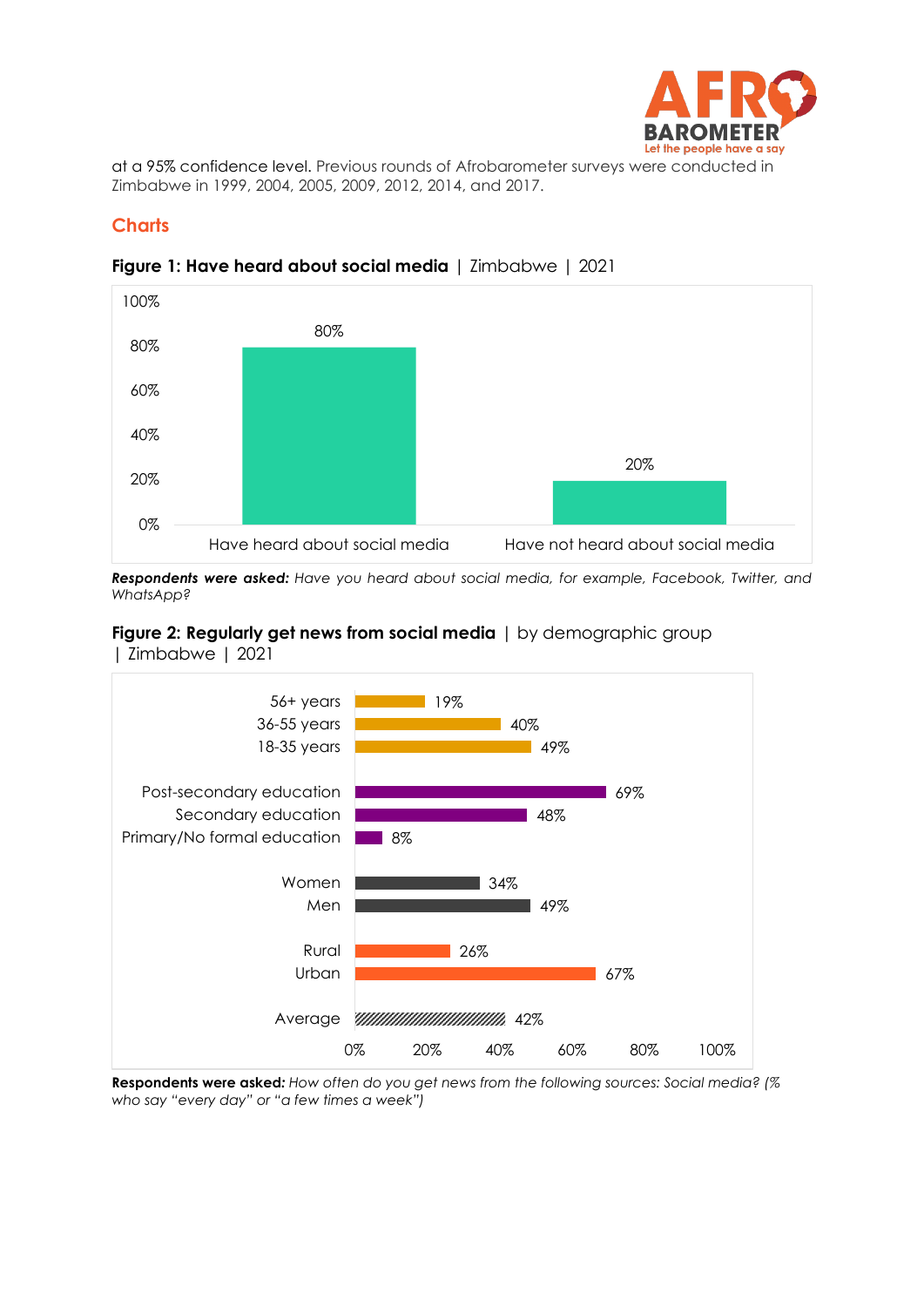



**Figure 3: Specific positive and negative effects of social media** | Zimbabwe | 2021

*Respondents who say they have heard of social media were asked: Regardless of whether you personally use social media yourself, please tell me whether you agree or disagree that social media. … (% who "agree" or "strongly agree" with each statement)*



0% 20% 40% 60% 80% 100%



**Respondents were asked:** *Overall, do you think that the effects of social media on society are mostly positive, mostly negative, or haven't you heard enough to say? (% who say "somewhat positive" or "very positive")*